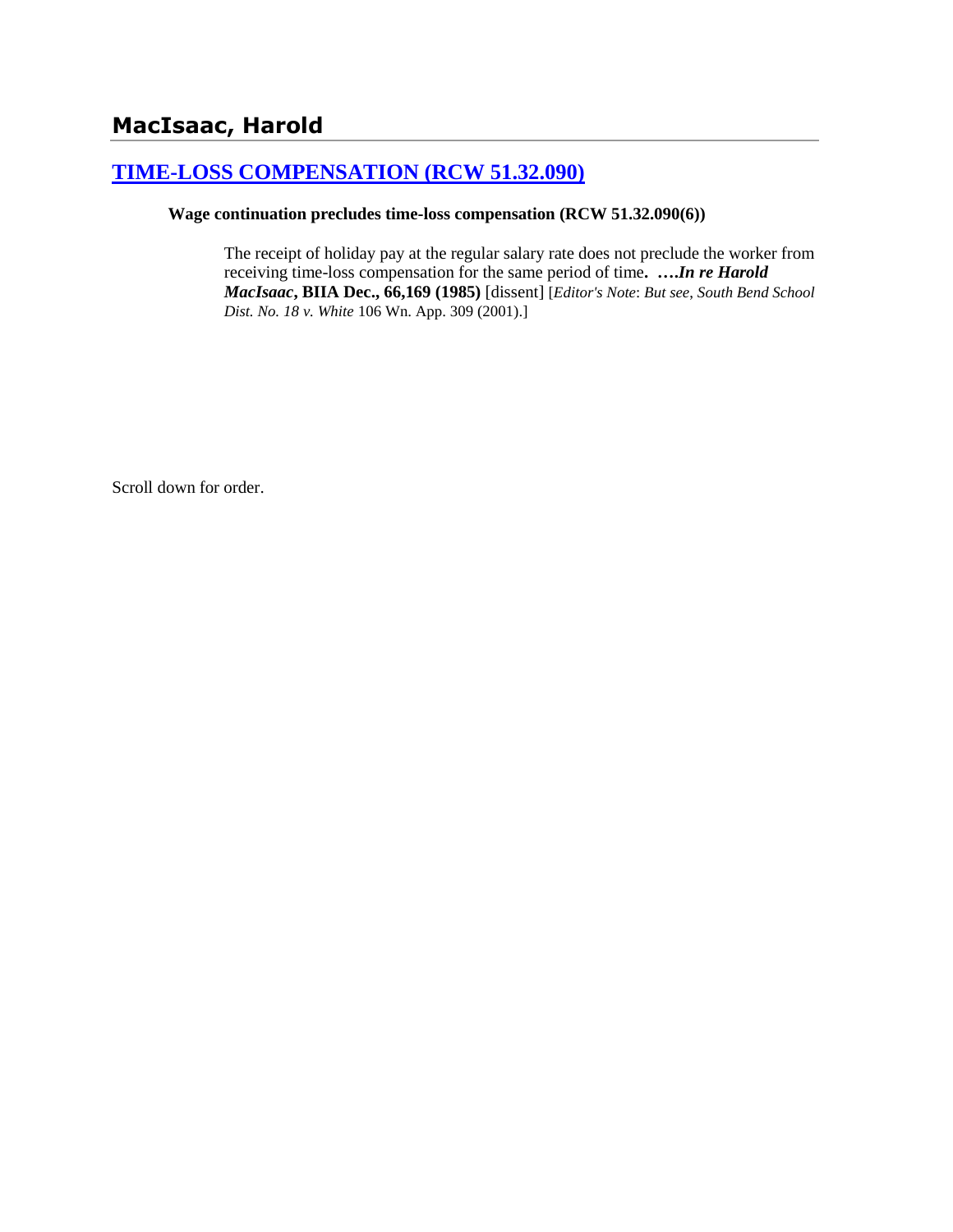## **BEFORE THE BOARD OF INDUSTRIAL INSURANCE APPEALS**

**STATE OF WASHINGTON**

#### **In Re: HAROLD R. MacISAAC ) DOCKET NO. 66,169 )**

**Claim No. S-436951 ) DECISION AND ORDER**

APPEARANCES:

 $\frac{1}{2}$ 

10 Claimant, Harold R. MacIsaac Pro se

**)**

**)**

13 Self-Insured Employer, King County, by 14 Perkins, Coie, Stone, Olsen and Williams, per Calhoun Dickinson

17 Department of Labor and Industries, by 18 The Attorney General, per 19 | Zimmie Caner, Assistant

21 This is an appeal filed by the employer on November 1, 1983 from 22 an order of the Department of Labor and Industries dated October 6, 1983 which corrected and superseded the prior Department order dated August 26, 1983, and ordered additional time-loss compensation be paid for July 5, 1982 in the amount of \$35.11. Affirmed.

## 26 DECISION

**Pursuant** to RCW 51.52.104 and RCW 51.52.106, this matter is before the Board for review and decision on a timely Petition for Review filed by the employer to a Proposed Decision and Order issued on August 15,1984 in which the order of the Department dated October 6, 1983 was affirmed.

32 The issue presented by this appeal and the stipulated facts presented by the parties are adequately set forth in the Proposed Decision and Order, and we agree Mr. MacIsaac is entitled to time-loss compensation in addition to payment for the paid holiday.

 The Proposed Decision and Order has adequately resolved the issue and such proposed disposition is in line with our previous holding that utilization of sick leave benefits did not preclude a temporarily totally disabled worker from receiving time-loss compensation for the same period under certain special circumstances. (See In re: Frank Serviss, Docket No. 57,651, 12-3-81). In that appeal we held the payments which were made in exchange for a reduction in sick leave

- 
- 
- 
-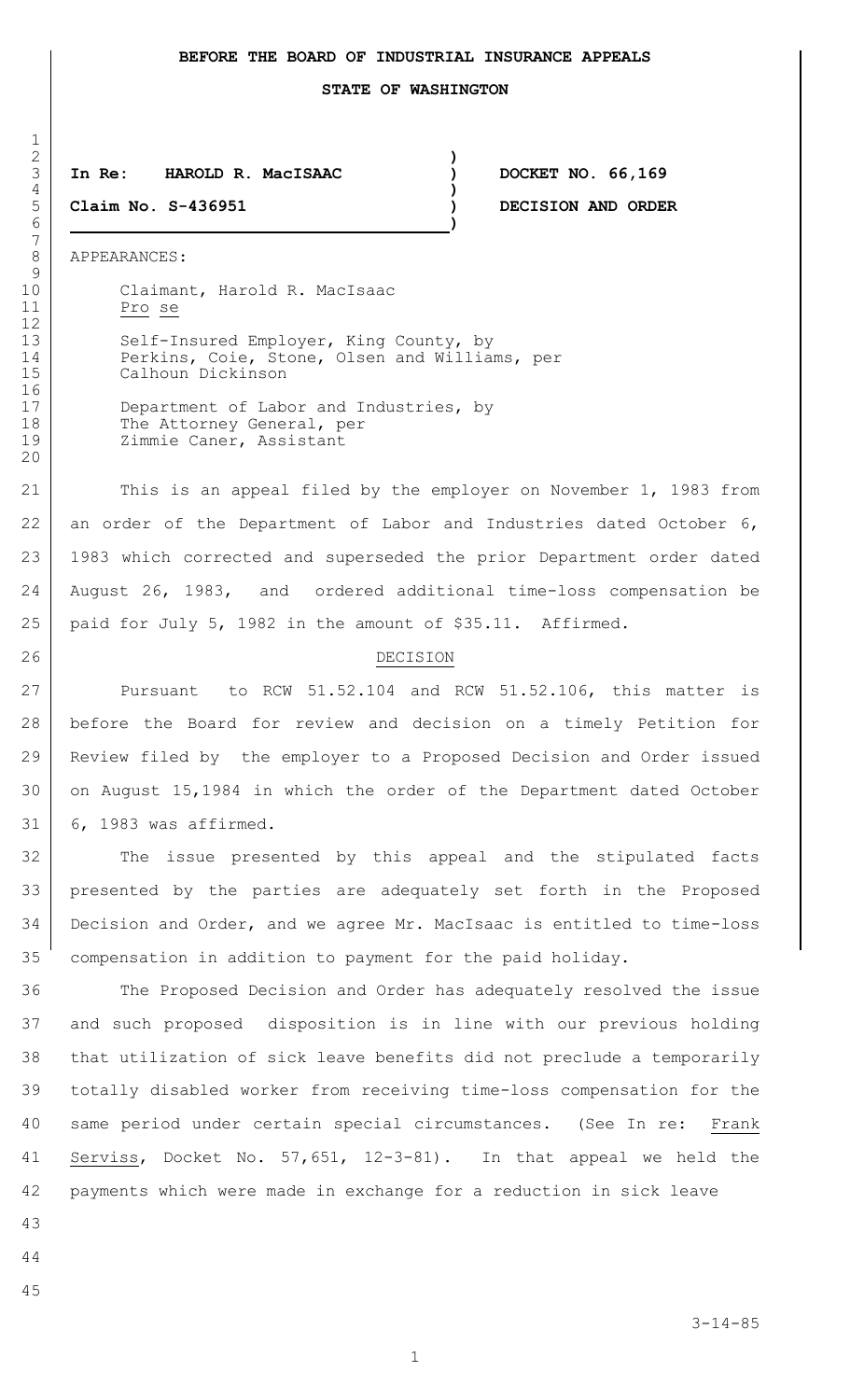1 | balance did not amount to a wage continuation plan. By the terms of 2 | the school district leave policy and contractual agreement in that case, Serviss' sick leave was a personal resource he was entitled to 4 use if disabled.

 We view the facts of the present appeal in much the same light. The paid holiday was an earned right or benefit inuring to Mr. MacIsaac by operation of a contract available to workers in "pay" status (Exhibit B). Although a further contractual provision prohibited simultaneous receipt of workers' compensation benefits and sick leave pay, no similar contractual restriction exists for holiday pay. Thus the compensation scheme used does not appear to simply be a wage continuation program as far as paid holidays are 13 | concerned. The attempt to "convert" it into such, and thus avoid liability for payment of time-loss compensation, cannot be permitted.

 Neither does RCW 51.32.090(6) provide a statutory shelter for the employer here. That section speaks to continued payment of wages as the operative fact necessary to relieve the requirement for time-loss payments. Since we do not view the payment for the 19 specified holiday as a payment of wage, the section is inapplicable.

20 After consideration of the Proposed Decision and Order and the Petition for Review filed thereto, and a careful review of the entire 22 record before us, we are persuaded that the Proposed Decision and Order is supported by the preponderance of the evidence and is 24 correct as a matter of law.

 The proposed findings  $1-4$ , and the conclusions and order are hereby adopted as this Board's final findings, conclusions and order and are incorporated herein by this reference. Proposed finding

 No. 5 is amended to read as follows: 29 5. The claimant, Harold R. MacIsaac, was paid an<br>30 6 amount as holiday pay for July 5, 1982 in an amount as holiday pay for July 5, 1982 in an amount equal to what would have been his regular daily wage.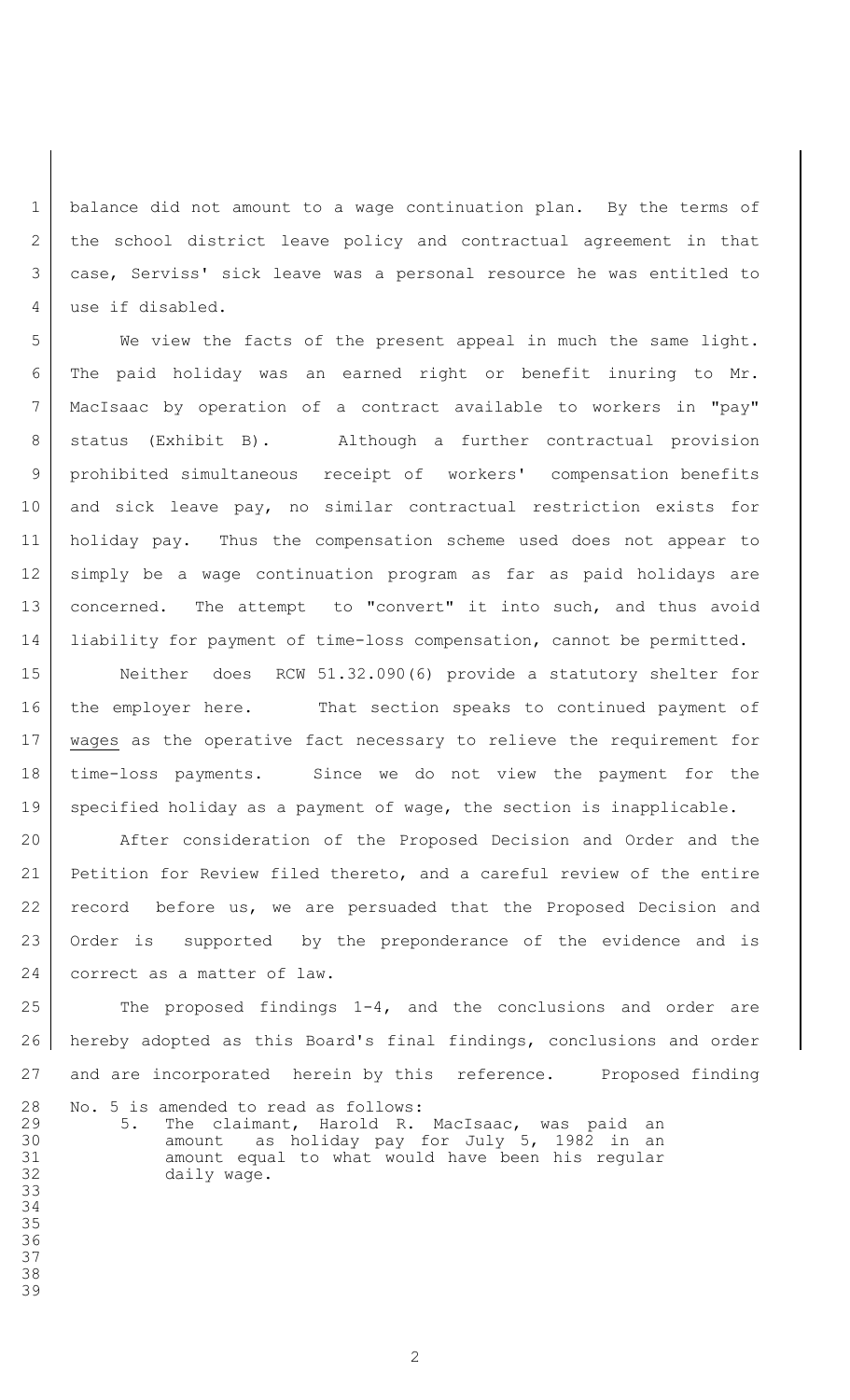It is so ORDERED.

 

 12<br>13

Dated this 14th day of March, 1985.

BOARD OF INDUSTRIAL INSURANCE APPEALS

 $/s/$ 9<br>10 MICHAEL L. HALL Chairman /s/

14 FRANK E. FENNERTY, JR. Member

#### DISSENTING OPINION

21 | I must disagree with the Board's majority decision here, as I 22 also disagreed with the majority decision in the Frank Serviss case. The issue of applicability of RCW 51.32.090(6) to these types of situations was before this Board as long ago as 1965. In re S.G. Tudor, Docket No. 22,814, Proposed Decision of 2/2/65, adopted by 26 the Board 3/5/65. The decision there was contrary to the decision 27 the majority has reached in this case and in the Serviss case.

28 As stated in my Serviss dissent, I feel the language of RCW 51.32.090(6) is plain and unambiguous, and thus not subject to construction and interpretation. Lane v. Department of Labor and Industries, 21 Wn. 2d 420. The statute specifically provides that an injured worker "shall not receive" time-loss compensation for a period during which the employer pays him the same amount as the wages he was earning at the time of the injury. It is a stipulated fact that Mr. MacIsaac was paid the "amount of his regular daily wage for July 5, 1982, pursuant to the provisions of Exhibits A and B regarding holiday pay."

 But the majority says the claimant's "holiday" pay was an earned right pursuant to contract and so not a "wage continuation program," and thus he didn't receive "wages" for that day and the statute is inapplicable. I do not join in such semantic gymnastics.

- 
-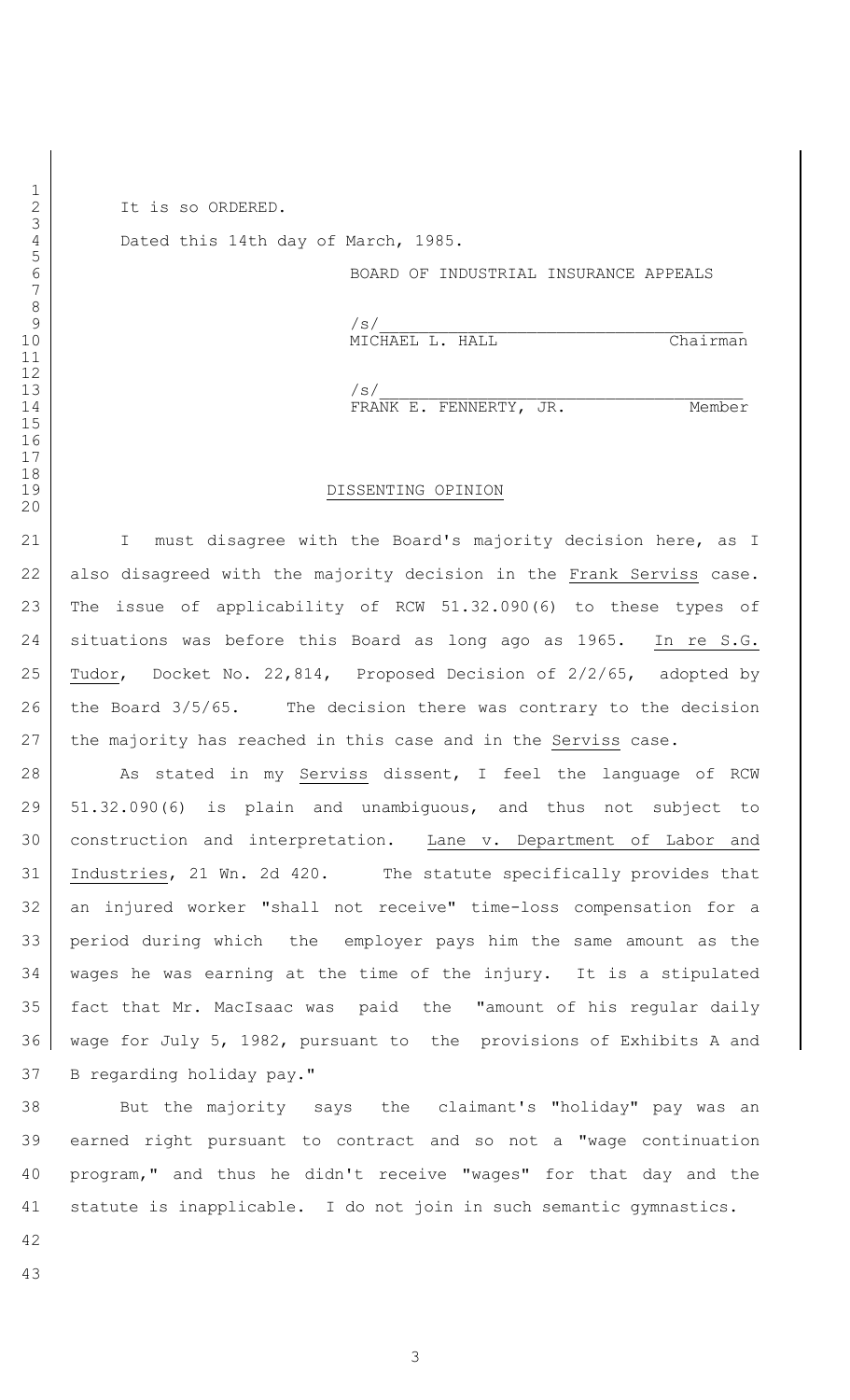The fact that the day's wages in question was called "holiday" pay does not change the matter at all. Why did the claimant receive his pay for July 5, 1982? Because, purely and simply, it was the full "wage" to which he was entitled for that day by virtue of being an employee of King County.

 We should not lose sight of the fact that the basic purpose of temporary disability compensation is to replace the money a worker loses by reason of temporary inability to work due to an industrial injury. However, where a worker receives his normal pay from his employer in spite of inability to work, he has not lost anything 12 | financially and there is nothing to replace, and the basic purpose 13 of temporary disability compensation is not fulfilled.

14 I also incorporate as my own the arguments ably set forth in the employer's Petition for Review, and I wish to quote portions 16 thereof:

17 | The claimant was a temporarily totally disabled workman during a period including the Fourth of July, a King 19 County holiday. Since the Fourth fell on a weekend, 20 July 5th was treated as a holiday. Claimant, as well as 21 other County employees, injured and non-injured, received 22 for that holiday his regular daily wage.

24 It is the County's policy to see that workers absent by virtue of industrial or non-industrial illness receive a 26 full day's pay for each day off. Thus, on an ordinary workday a worker disabled by a non-industrial injury 28 receives a full day's wages charged to his sick pay 29 account. On that same day, an industrially injured worker receives time loss plus an additional amount 31 of sick pay to equal the same one day's wages.

 On holidays the single day's wages paid King County employees are, by contract and policy, in lieu of sick benefits, private or industrial. Thus, claimant received his regular pay for July 5th and was not paid sick leave or workers' compensation benefits for that day. Non-industrially injured workers received on that same day one day's wages, and no sick leave."

...

 "Like other employees, most County employees do not work on holidays. Those well employees receive on holidays one day's wage just as they do on workdays. Sick employees working for the County receive on holidays one day's wages just as they do on workdays."